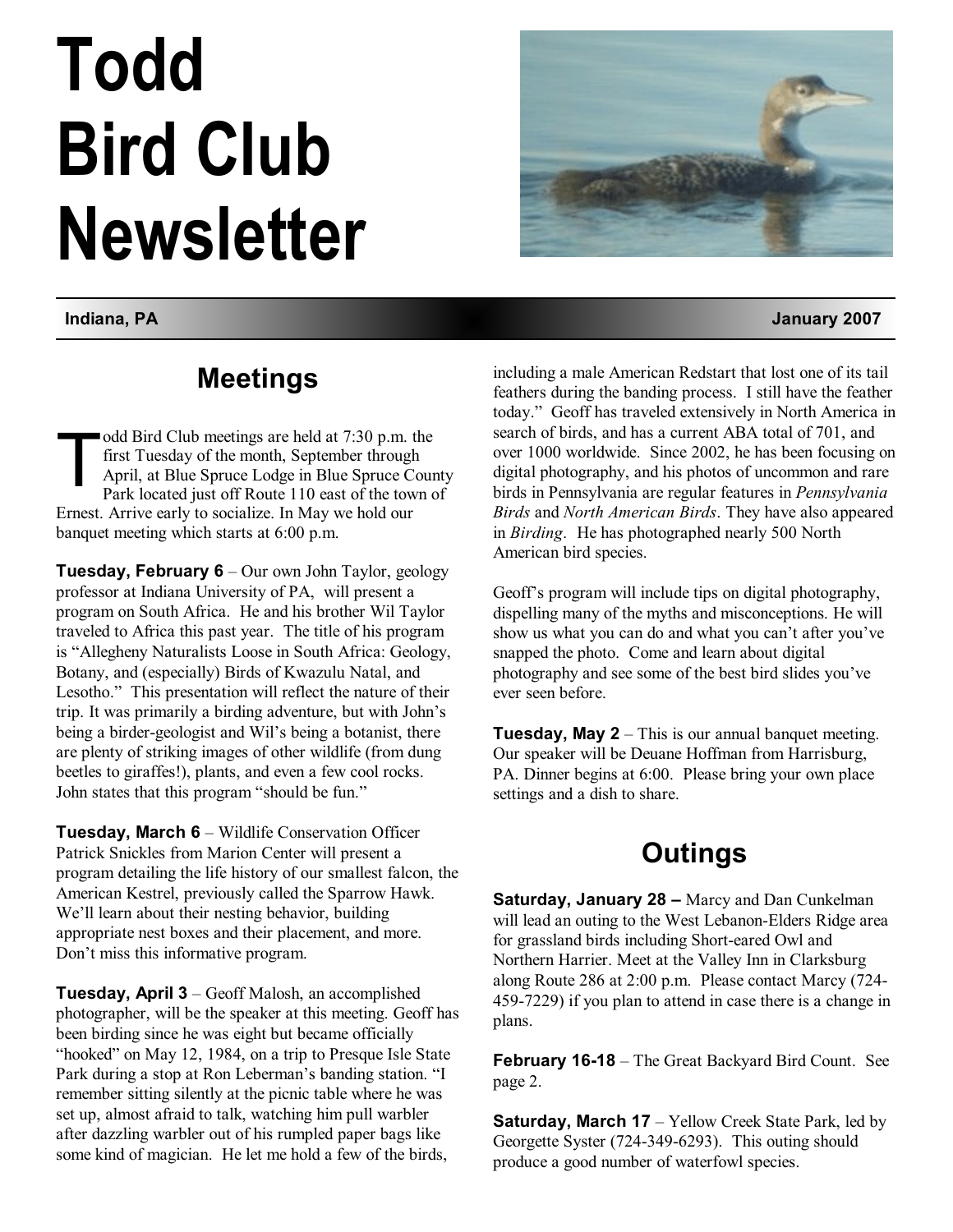**Saturday, March 24** – Yellow Creek State Park, led by Gloria Lamer (724-349-1159).

**Saturday, March 31** – Yellow Creek State Park, led by Carol Guba (724-465-4429).

**Saturday, April 14** – Blacklick Valley Natural Area**,** led by Lee Carnahan (724-465-7323). From Indiana, take Route 56 to Armagh; turn left (or east) onto Route 22. Continue past the Dilltown exit to McFeaters Road on the left, and follow McFeaters to the parking lot at the end of the road. We will meet here at 8:00 a.m.

**Saturday, April 21** – Yellow Creek State Park, led by Roger and Margaret Higbee (724-354-3493). This joint outing with Friends of the Parks will target late waterfowl and early migrant passerines.

**Saturday, April 28** – The Piney Tract, led by Flo and Jim McGuire. Meet at the Higbees' to carpool at 6:30 a.m.

**May 5** – Yellow Creek State Park, led by John Taylor (724-397-2040). This is our annual warbler pilgrimage, so be prepared to hike.

**May 12** – Pennsylvania Migration Count, both Indiana and Armstrong Counties. Please contact Roger and Margaret Higbee (724-354-3493) if you can participate.

**May 18-20** – PSO Weekend at Harrisburg. In conjunction with the Appalachian and Quittapahilla Audubon Chapters, the  $18<sup>th</sup>$  annual PSO meeting will be held at the The Best Western Inn and Suites located just off of Exit 247 of the Pennsylvania Turnpike. The meeting will feature field trips, local vendors, Saturday afternoon sessions, and a presentation Saturday evening by renowned Pulitzer Prize finalist author and naturalist Scott Weidensaul.

### **The Great Backyard Bird Count**

The Great Backyard Bird Count scheduled for February 16-19, 2007. This annual four-day event engages bird watchers of all ages in counting birds to create a real-time snapshot of where the birds are across the continent. Anyone can participate, from beginning birders to experts. It takes as little as 15 minutes. It's free, fun, and easy – and it helps the birds.

Participants count birds anywhere for as little or as long as they wish during the four-day period. They tally the highest number of birds of each species seen together at any one time. To report their counts, they fill out an online checklist at the Great Backyard Bird Count web site.

As the count progresses, anyone with internet access can explore what is being reported from their own towns or anywhere in the United States and Canada. They can also see how this year's numbers compare with those from previous years. Participants may also send in photographs of the birds they see. A selection of images is posted in the online photo gallery.

In 2006, participants reported a record-breaking 7.5 million birds of 623 species. They submitted 60,616 checklists, just 433 shy of an all-time record for total checklists.

#### **Why Count Birds?**

Scientists and bird enthusiasts can learn a lot by knowing where the birds are. Bird populations are dynamic; they are constantly in flux. No single scientist or team of scientists could hope to document the complex distribution and movements of so many species in such a short time. It doesn't matter whether you report the 5 species coming to your backyard feeder or the 75 species you see during a day's outing to a park, refuge, or state game lands. Your counts can help us answer many questions:

\* How will this winter's snow and cold temperatures influence bird populations?

\* Where are winter finches and other "irruptive" species that appear in large numbers during some years but not others?

\* How will the timing of birds' migrations compare with past years?

\* How are bird diseases, such as West Nile virus, affecting birds in different regions?

\* What kinds of differences in bird diversity are apparent in cities versus suburban, rural, and natural areas?

\* Are any birds undergoing worrisome declines that point to the need for conservation attention?

Scientists use the counts, along with observations from other citizen-science projects, such as the Christmas Bird Count, Project FeederWatch, and eBird, to give us an immense picture of our winter birds.

For highlights of past results, visit the Science Stories section of the GBBC web site.

The Great Backyard Bird Count is led by the Cornell Lab of Ornithology and National Audubon Society, with sponsorship from Wild Birds Unlimited. For more information see<http://www.birdsource.org/gbbc>.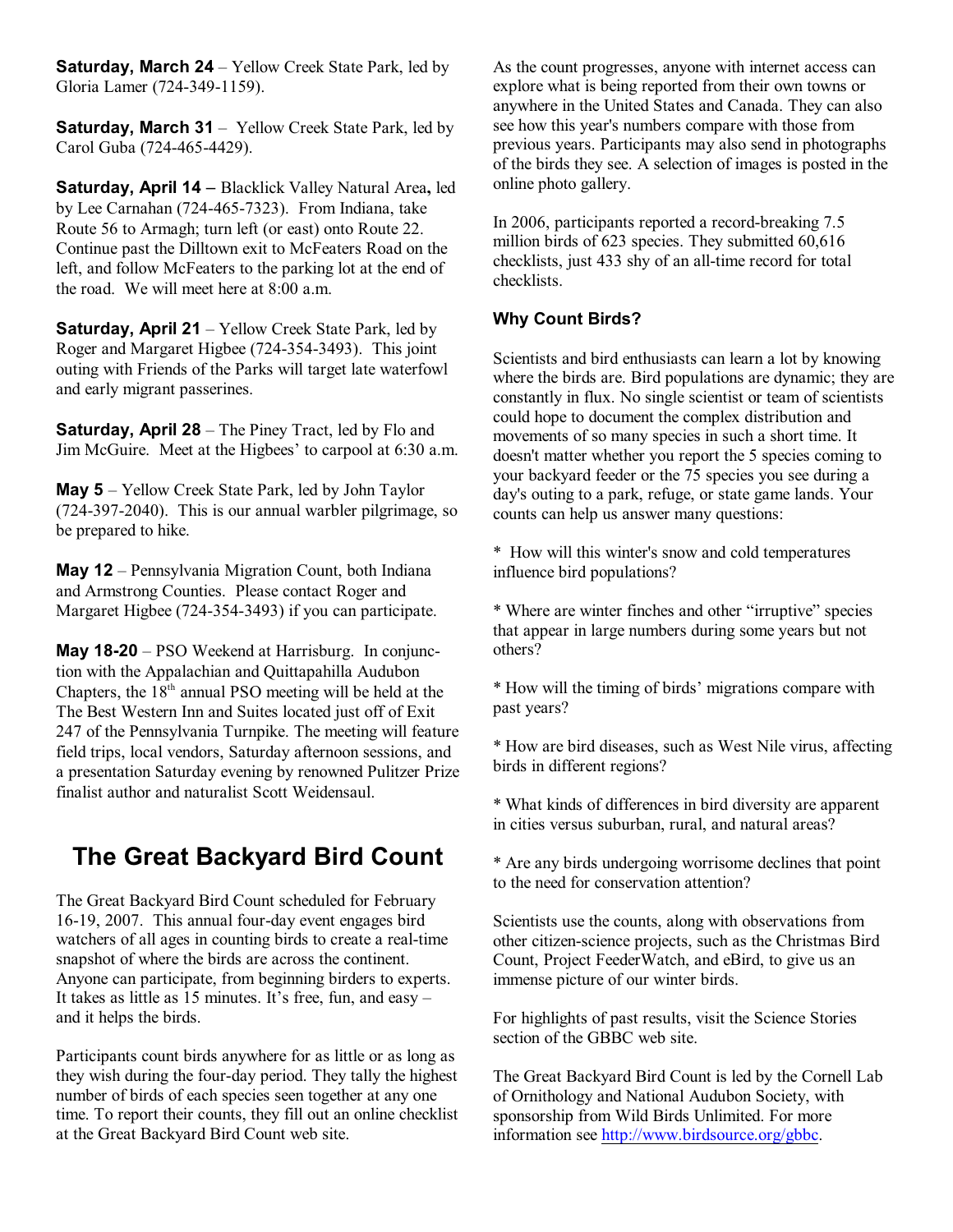# **A Note from Our President**



Another year. Another Christmas Bird Count. Did the unseasonably warm weather in western Pennsylvania postpone the southward migration of any birds? The numbers will tell. The premature blooming of several types of flowers has been documented in

local newspapers. We'll see if the normal patterns of bird migration were also affected.

Even though the weather has been extremely warm for this time of year, it's amazing that the "winter doldrums" can still set in. If you're one of those who have been in the doldrums lately, I encourage you to get out and do some birding. In addition, take the time and effort to come to the next club meeting. We always have an awesome program and before the program, it's always interesting to hear about the members' special sightings of bird species.

We're entering into a critical time in the life of the Todd Bird Club. In my opinion many other clubs and organizations are sharing the same untenable position. The lack of active membership is failing to fully support the original mission of the club. In plain English, not enough people are attending outings and club meetings to make it worthwhile. Also, the financial backbone of the club can no longer support the activities of the organization.

Important decisions concerning the future of the club will have to be made – soon. If you care to share your voice in the decision-making process, now is the time to step forward and be heard. Please plan to attend the next meeting and offer your input. I look forward to seeing you on Tuesday, February 6 at 7:30 p.m. at Blue Spruce County Park. (This day also happens to be Waitangi Day in New Zealand. Even if the birds don't appeal to you, impress us with your knowledge of Waitangi Day!)

– Linda Jones

# **A New Pennsylvania Field Guide**

The new *National Geographic Field Guide to Birds : Pennsylvania* (272 pages, published in 2006, \$14.95) is a compact guide to more than 125 of Pennsylvania's easiest to see birds. It includes large photographs of all featured species plus some smaller illustrations of similar species, different plumages or morphs, or the opposite sex. Identification information and range maps are on the page opposite the photographs, making it very easy to use. Jonathan Alderfer is the editor. Pittsburgh's own Paul Hess is the expert who provided the map information and much of the text. Paul is also a Todd Bird Club member.

Although limited in scope, the guide often includes more data on a given species than a standard field guide. This extra information is frequently found in the "Behavior" or "Field Notes" sections. Thus we learn that the Brown Creeper may press its body against the trunk of a tree when a predator is near, becoming almost invisible. Or that Bank Swallows beat their wings faster than Northern Rough-winged Swallows near their nesting tunnels. Or that a Veery may fly more than 160 miles in one night. The "Local Sites" section is another aspect of the guide not usually found in standard guides.

The *National Geographic Field Guide to Birds: Pennsylvania* is an excellent guide for beginners as well as for more experienced observers who are interested in learning additional facts about behavior. Even though I have many other field guides, the extra information in this one has made it a welcome addition to my library.

– Evelyn Fowles

Happy 50<sup>th</sup> Anniversary to Norman and Nancy Karp! The Karps were Todd Bird Club members for many years before they moved to Chautauqua in the early 90s.

#### **A Note from Our Treasurer** Todd Bird Club dues are due and payable on January 1 each year. If your address label has a red star, your membership has expired and this is your last newsletter. Please remit your \$7.50 individual membership or \$10<br>
Gloria Lamer. Treasurer family membership dues to: 515 Laurel Run Road Penn Run, PA 15765 Amount Paid Name (s) example a set of the set of the set of the set of the set of the set of the set of the set of the set of the set of the set of the set of the set of the set of the set of the set of the set of the set of the set o Address Address **E-mail**<br>
Phone E-mail E-mail E-mail E-mail E-mail E-mail E-mail E-mail E-mail E-mail E-mail E-mail E-mail E-mail E-mail E-mail E-mail E-mail E-mail E-mail E-mail E-mail E-mail E-mail E-mail E-mail E-mail E-mail E-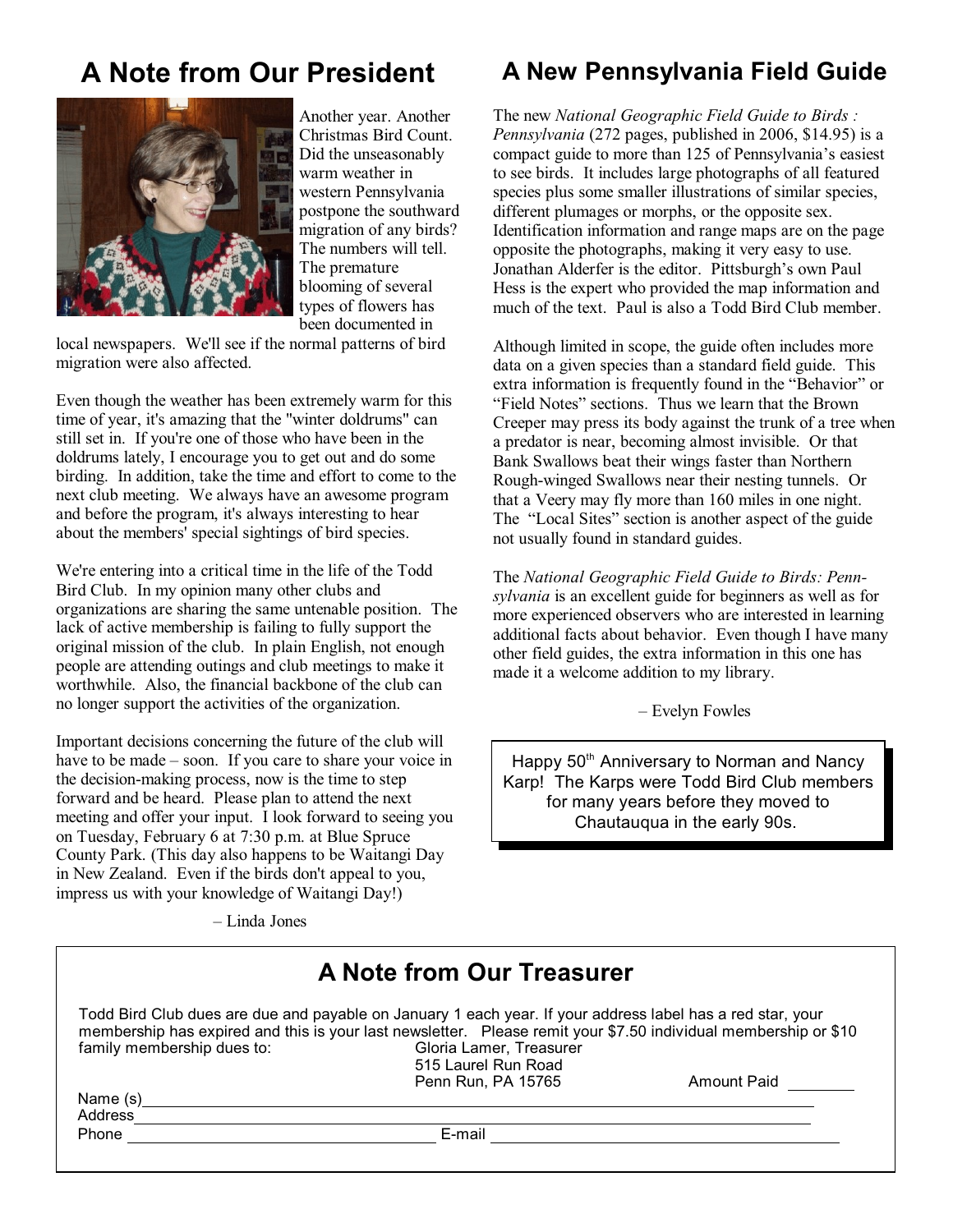# **Two Perspectives Part I**

by Norman Karp

Bosque del Apache is considered to be one of the top ten birding places in the United States. It is a controlled wetlands near the banks of the Rio Grande between Albuquerque and the Mexico border, just off of I-25.

Nancy has always participated in the Audubon Society Christmas Bird Count in Indiana, Pennsylvania, or in Chautauqua County, New York, and when we discovered the Bosque bird count was on December 15, we altered our plans to be there. The bird count is an annual event to get a census of the birds in the country and takes place about a week before or after Christmas, at the discretion of the local birding organizations. In recent years Nancy has done the count with Dick Miga, Ann Beebe, Don Greenhouse, and Linda O'Brien from the Jamestown Audubon.

Here was an opportunity to have quite a different experience at bird count time, so I joined the count for my first time. Twenty-some birders were divided into teams to survey different areas of the large refuge. Because there was an excellent birder from Albuquerque in our group, I tried to conceal my ignorance. (I wasn't very successful.) The Bosque National Wildlife Refuge provided our group with a van and driver to investigate off- limit areas of the north end of the preserve to list and count all birds.

Following the day's work, nine of the group met at a Mexican restaurant in the small nearby town of San Antonio to review the birds of the day. To give you some comparison, it is not unusual for Nancy's Chautauqua group to see 20 to 30 species. The total for all the groups at Bosque was a very successful 128 species, a new record, beating last year by one species. Even more exciting are the total numbers of individuals for the day. For instance there were 31,500 Snow Geese , 341 Canada Geese, 44,206 ducks, and 8,600 Sandhill Cranes. Special sightings included Mountain Bluebirds, Eastern Bluebirds, and Western Bluebirds all on the same day. Our group had the most unusual and exotic bird of the day, a Phainopepla. This bird looked something like a black cardinal on a bad hair day.

Much as I like birds, I really prefer mammals. Exploring the remote areas of Bosque we had a chance to see some Elk, Mule Deer, Coyote, and Nancy saw a Bobcat run by. We had three outstanding days on this third trip to Bosque del Apache. We were up all three days before 6:00 a.m., once to join the bird count and twice to see the liftoff. A few years ago we saw liftoff once, and this trip we saw it twice. Liftoff is probably the most exciting event I have ever seen in nature. Don't think that we have discovered

#### **Christmas Bird Count Results**

Snow Goose 1180 Canada Goose 20 American Wigeon 4 Mallard 632 Northern Pintail 50 Ring-necked Duck 15 Unidentified ducks 20 Wild Turkey 78 Gambel's Quail 24 Great Blue Heron 1 Bald Eagle (immature) 1 Northern Harrier 7 Sharp-shinned Hawk 2 Red-tailed Hawk 10 American Kestrel 5 American Coot 1 Sandhill Crane 760 Killdeer 4 Wilson's Snipe 1 Mourning Dove 227 Greater Roadrunner 3 Ladder-backed Woodpecker 3 Northern Flicker (Red-shafted) 15

Black Phoebe 3 Say's Phoebe 6 American Crow 198 Raven sp. 1 White-breasted Nuthatch 1 Bewick's Wren 4 Marsh Wren 4 Ruby-crowned Kinglet 19 Western Bluebird 10 American Pipit 18 European Starling 50 PHAINOPEPLA 1 Yellow-rumped Warbler (Audubon's) 6 Spotted Towhee 23 Savannah Sparrow 2 Song Sparrow 69 Lincoln's Sparrow 11 Swamp Sparrow 1 White-crowned Sparrow 277 White-throated Sparrow 5 Dark-eyed Junco (Oregon) 20 (Pink-sided) 20 (unidentified) 30 Red-winged Blackbird 1000 Western Meadowlark 7 Lesser Goldfinch 33

These are the partial results of the Bosque del Apache, NM, Christmas Bird Count. Nancy and Norman Karp were participants on the northern part of the refuge's count which appears above.

this event. With sunrise about 6:45 there must have been 40 or 50 photographers with their tripods lined up on the dock and shore ready and waiting for a half hour in the New Mexico cold. My fingers got so cold I couldn't feel the camera button.

Tens of thousands of Snow Geese and Sandhill Cranes appeared to be sleeping, many with their heads tucked under their wings. At some unseen signal, just as the sun peeks over the horizon, the geese all take off at once, filling the sky, then they wheel about before flying off to feed in the fields. The cranes leave in family groups of two or three until the crowded pond is empty except for some Northern Pintails, Mallards and American Coots. The photographers with their 18" long lenses disappear, and the human presence is minimal until the next morning.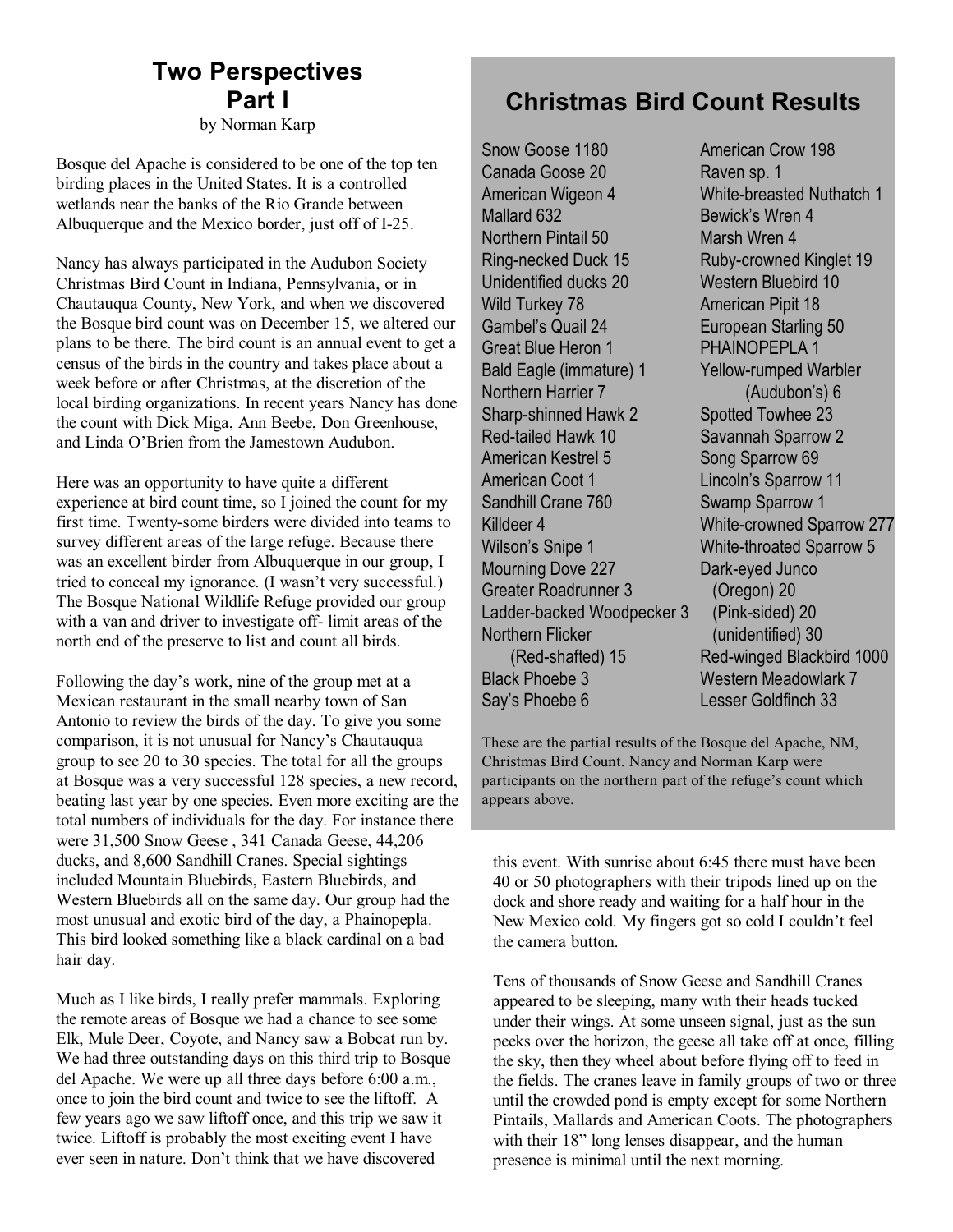## **Two Perspectives Part II**

by Nancy Karp

This year I experienced the most novel Christmas Bird Count I have ever participated in. When we lived in Pennsylvania, "my" count was with the Todd Bird Club in Indiana County, PA. Since moving to Chautauqua, I have always gone on the Jamestown Audubon count.

Because this year Norman and I left early for our winter trip to New Mexico, we rearranged our travel schedule so that we were able to be at Bosque del Apache for their Christmas Bird Count. Norman joined us for his first count, and we rode in a refuge van driven by Paul, a Bosque volunteer. The volunteers live in their RVs right beside the visitors' center. They are provided with full RV hook-ups, free laundry facilities, free propane, and a stipend of about \$10 a day for the four days a week they work during their four-month commitment. There are 16 volunteers living at the refuge this season (October through January).

Our count area included the north part of the refuge in an area closed to the public. Some of the highlights for us were not even birds, but mammals: Mule Deer, Elk and a Bobcat. Other highlights were all three species of bluebirds (Eastern, Western, and Mountain), pink-sided Dark-eyed Juncos (same species as ours, but so different in appearance), Phainopepla, 31,500 "light" geese (includes Snow Geese and Ross's Geese), 341Canada Geese, 44,206 ducks, 8,600 Sandhill Cranes, six sparrow species (Whitecrowned Sparrows are ubiquitous at Bosque), Gambel's Quail, 80 Wild Turkeys, Lesser Goldfinch, among others. It was a fog-free, snow-free, rain-free Christmas count, a first for me!

But now to the real magic of Bosque del Apache – they call it "lift-off." For lift-off you get up at about 5:30 a.m. to drive to the flight deck at the refuge. There, with 50 to 60 others, you wait in the 15-degree pre-dawn, cameras poised on tripods for most, binoculars at the ready for others, for that moment which mere mortals can't explain, when tens of thousands of Snow Geese take off at the same second, filling the skies like nothing you can imagine. Soon the huge Sandhill Cranes begin to take off, joining the geese for a day of feeding in the refuge fields. The noise is deafening…somewhat like a jet plane!

We thoroughly enjoyed our 2006 Christmas Bird Count at Bosque del Apache in New Mexico and especially liftoff. If you ever have the chance to go, don't miss it.

### **A Hawaiian Adventure**

**Part I – O'ahu** by Margaret Higbee

In October of 2005, the night before Roger and I were leaving for a Texas vacation, our older son Rob and his fiancee Stephanie stopped by. Rob presented each of us with a book. Mine was H. Douglas Pratt's *Enjoying Birds and Other Wildlife*

*in Hawai'i* while Roger's was *The Roadside Geology of Hawai'i*. I immediately told Rob he'd gotten it all wrong – we're going to TEXAS – not Hawai'i. They then informed us that they were getting married in August 2006 in Hawai'i, and they were flying us there.



Flying...me? Yes, I to watch birds fly, but I like my feet on

like birds, and I like Red-vented Bulbuls frequently perched on the wires outside our vacation rental.

solid ground. Oh, well, it was months away, so I had time to get used to the idea. I had never flown before. August 2006 arrived before we knew it, and, yes, we were indeed flying to the tropical islands. Flying wasn't so bad after all. I had time – lots of time – on the plane to study my new field guides. We left early on August 3 and flew from Pittsburgh to Houston to Honolulu, arriving in Honolulu around lunchtime. The first bird we spotted while waiting in line for our rental car was a Spotted Dove perched on a telephone line. Though not a life bird, we had not seen Spotted Dove since 1981 when we spotted our first in Anaheim, CA. The drive from the airport to the house where we were staying on the north shore of O'ahu yielded our first life bird, Zebra Dove. Common Mynas were everywhere along the route, acting very much like our European Starlings. We also saw numerous Cattle Egrets. Since no one else had yet arrived at the house, Roger and I took a short drive past Campbell National Wildlife Refuge where we found our first Hawaiian Coots. A stop along the ocean yielded familiar birds including Ruddy Turnstones, Sanderlings, and Black-crowned Night-Herons. New for us, however, were the Wedge-tailed Shearwaters, Red-footed Boobies, and the Great Frigatebirds. A noddy also flew by, but it was too far away for us to determine whether it was a Black or Brown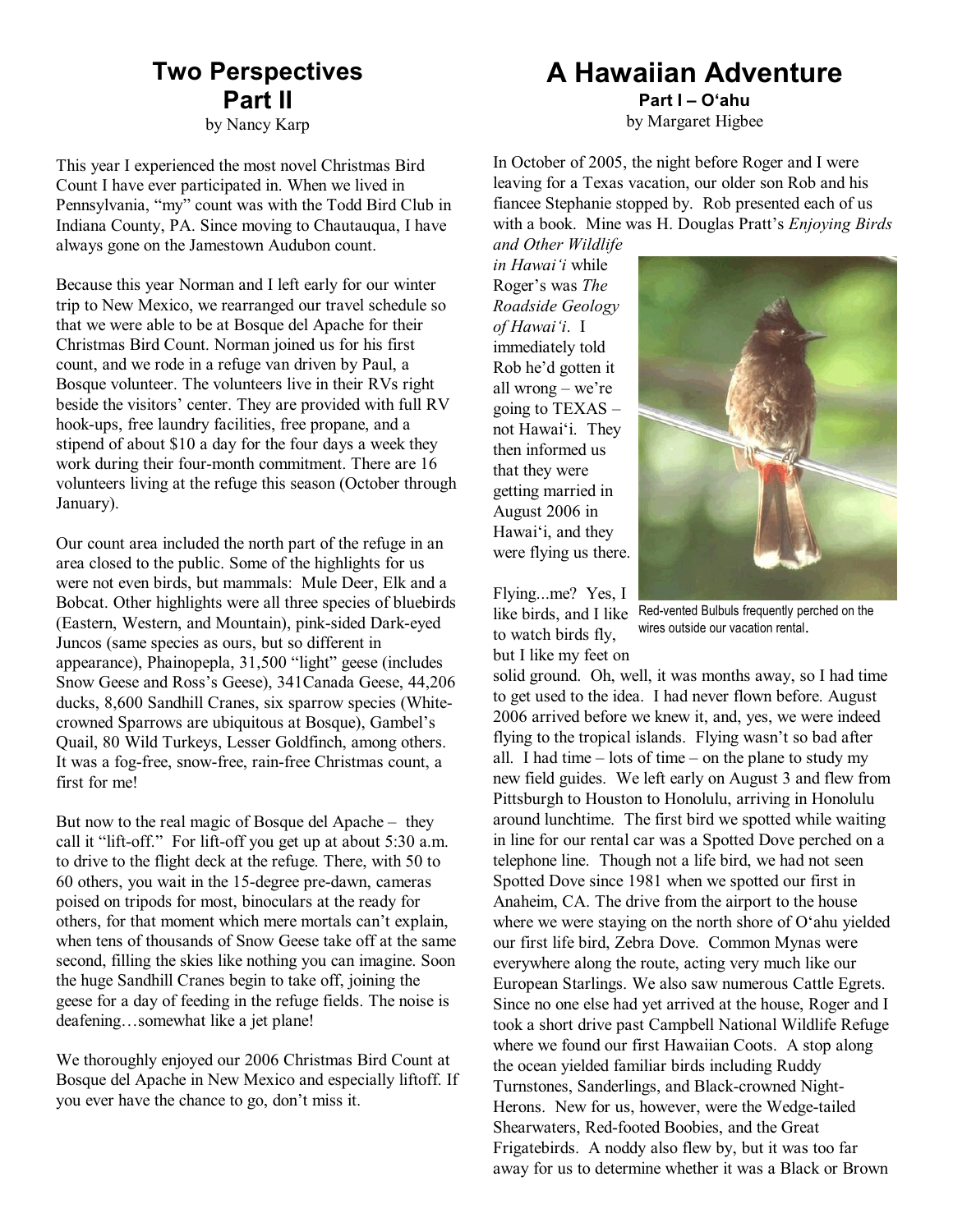Noddy. A stop at the motel where our younger son Jon and his wife Heidi were staying produced our first of many Red-crested Cardinals.

The following morning we were once again free to explore more of the island, but before we left, I walked onto the deck. Red-vented Bulbuls, another life bird, were perched on the wires, singing their burry song. The bulbuls are not native birds but rather appeared on O'ahu as an

unauthorized cage release in the mid 1950s.

Our first stop was at Ahupua - O'Kahana, a small park where in addition to the House Finches, we found flocks of Common Waxbills and Chestnut Munias. The waxbills with their red eye patches and red bills, are native to Africa, and the munia, to southeast Asia. The munias sported dark heads and breasts with chestnut upperparts and tails. Their large grosbeak-like blue bills were apparent as the birds fed on seeds in the grass. Kualoa Regional Park yielded the Hawaiian race of the



Japanese White-eyes were abundant almost everywhere.

Black-necked Stilt. This race has more black on the face and neck than the ones found on the mainland.

With the hope of finding some of the Hawaiian honeycreepers, we decided to hike the 'Aiea Ridge Trail. This higher-elevation trail passed through rain forest with a lot of eucalyptus, but as the trail climbed, more of the native koa trees were apparent. 'Apapane and O'ahu 'Amakihi were supposedly "fairly common" according to our guide book; however, we failed to find either. We did find the non-native Japanese White-eyes, White-rumped Shamas, and Red-billed Leiothrix. The white-eyes, we soon learned, were abundant everywhere. The Malaysian native shama reminded me of an elusive long-tailed towhee. We frequently heard the shama's melodic song, but it took effort to actually see the bird. Originating in China, the leiothrix was a beautiful chickadee-sized bird with its olive crown and back, yellow throat, orange breast, and red wing patch.

As we drove down the mountain past an athletic field, we spotted our first Pacific Golden-Plover in the grass.

The following morning, August 5, was the wedding. The ceremony was scheduled for 7:30 on the beach. En route to the spot, we noted a flock of Java Sparrows in a residential area. During the ceremony itself, the only Christmas Shearwater of the trip flew by as Rob and Steph recited their vows. The beach they chose for the wedding was opposite an island bird sanctuary. Wedge-tailed Shearwaters were skimming low over the water while Redfooted Boobies passed by overhead. After the wedding, we were free until late afternoon when we were to meet for pictures. Roger and I had planned to visit Lyon Arboretum, but since it was Saturday, it was closed. Instead we hiked the trail to Manoa Falls. Here we listed Red-whiskered Bulbuls, Red-vented Bulbuls, White-

> rumped Shama, Red-billed Leiothrix, and the ever-present Japanese White-eyes. The rest of the afternoon and evening were filled with wedding festivities.

> Plans for the next day included a family trip to the Waimea Valley Audubon Society's sanctuary. The family included our two sons, their wives, Steph's parents and her brother, and us as well as two of Rob's friends who were responsible for the wedding's location; i.e. they live in Honolulu. On the way to the meeting point, we added Northern

Mockingbird and Rock Pigeons to our list. The first bird we saw flying above Waimea Valley was a White-tailed Tropicbird. How graceful it appeared as it flew above the trees. We met the gang, and proceeded to hike to the falls. We had gone no farther than 200 feet when we were told that the area was closed due to a flash flood. Before we left though, we saw a Common Moorhen as well as several Common Peafowl, both hens and cocks.

We all continued to Turtle Beach to see the Green Sea Turtles. They were quite a sight as they basked in the sun or swam along the edge of the water.

August 7 was our last day on O'ahu on this leg of the trip. We spent the early morning hiking Manana Trail, again in search of some of the Hawaiian honeycreepers. Once again we fizzled. This was a beautiful trail with lots of birds, but we added no new species to our list.

We next headed southeast to the very tip of the island along Route 72. Several pull-offs yielded spectacular views of the ocean. Across from Manana Island, we watched Sooty Terns and Wedge-tailed Shearwaters. On the shore were several Pacific Golden-Plovers. It was time to return to our rental to spend time with the family. Tomorrow we would fly to Kauai.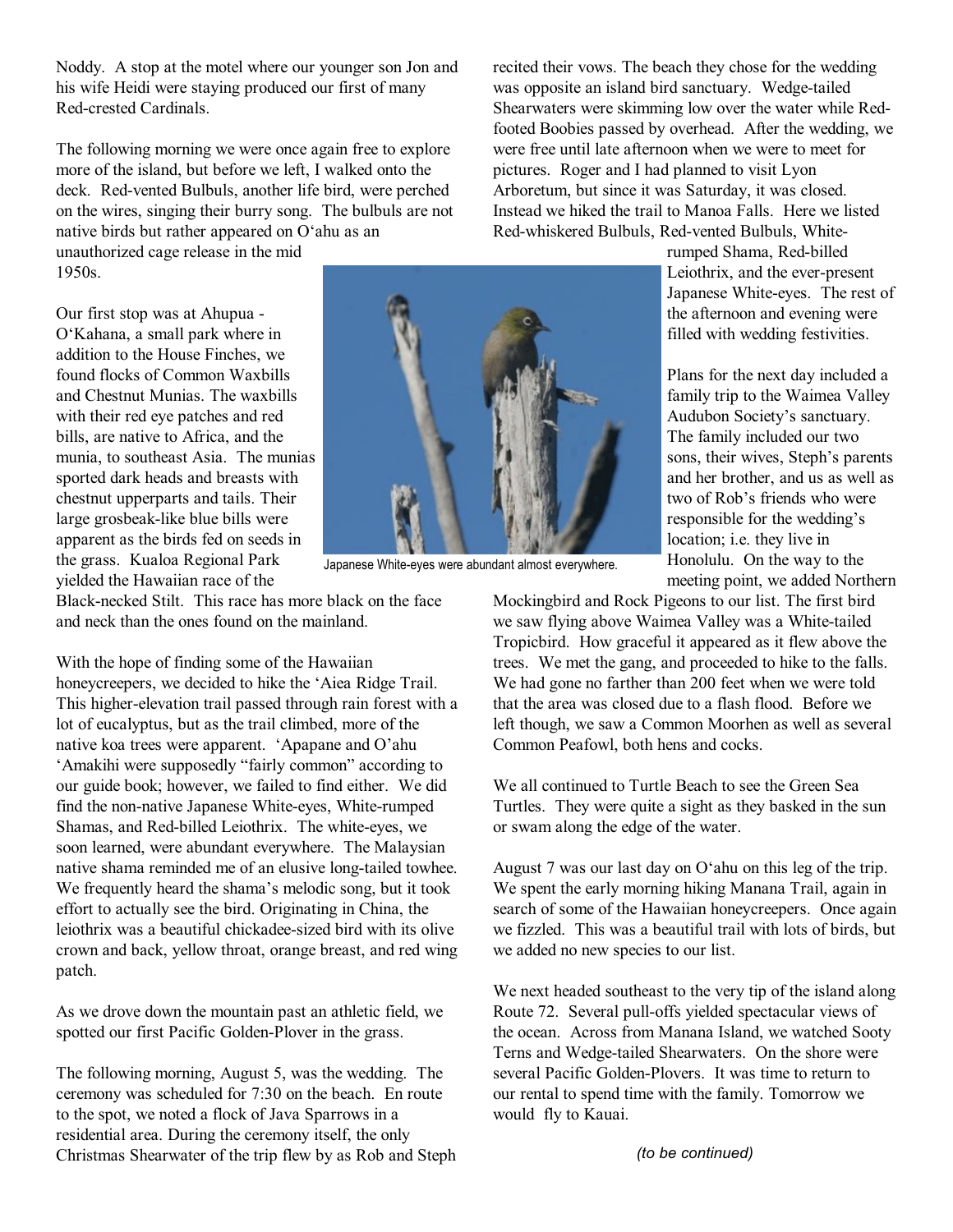

24<sup>th</sup> Annual CBC – December 26, 2006

136

tttt

797

248

342

158

390

| Snow Goose (CW)              |                | Virginia Rail (1)             |                | Pine Warbler (1)                  |                |
|------------------------------|----------------|-------------------------------|----------------|-----------------------------------|----------------|
| Canada Goose (1369)          | 1200           | Am. Coot (811)                | 692            | Eastern Towhee (3)                | 1              |
| Mute Swan (4)                |                | Killdeer (7)                  |                | American Tree Sparrow (483)       | 55             |
| Tundra Swan (200)            | <b>CW</b>      | Wilson's Snipe (1)            |                | Chipping Sparrow (2)              |                |
| Wood Duck (2)                |                | Am. Woodcock (2)              |                | Field Sparrow (13)                | 3              |
| Gadwall (30)                 | 5              | Bonaparte's Gull (6)          |                | Savannah Sparrow (2)              |                |
| American Wigeon (14)         |                | Ring-billed Gull (50)         | $\mathfrak{B}$ | Fox Sparrow (3)                   | 1              |
| American Black Duck (190)    | 9              | Herring Gull (1)              |                | Song Sparrow (152)                | 136            |
| Mallard (670)                | 291            | Rock Pigeon (366)             | 149            | Lincoln's Sparrow (1)             |                |
| N. Shoveler (2)              |                | Mourning Dove (906)           | 480            | Swamp Sparrow (14)                | $\overline{4}$ |
| N. Pintail (5)               |                | Eastern Screech-Owl (13)      | $\overline{2}$ | White-throated Sparrow (175)      | 71             |
| Green-winged Teal (3)        |                | Great Horned Owl (10)         | $\mathfrak{B}$ | White-crowned Sparrow (36)        | 17             |
| Canvasback (9)               |                | Barred Owl (5)                | <b>CW</b>      | Dark-eyed Junco (2272)            | 797            |
| Redhead (14)                 |                | Long-eared Owl (1)            |                | Lapland Longspur (6)              |                |
| Ring-necked Duck (32)        | 10             | Short-eared Owl (2)           |                | Snow Bunting (225)                |                |
| Greater Scaup (2)            |                | Belted Kingfisher (9)         | 4              | Northern Cardinal (584)           | 248            |
| Lesser Scaup (24)            | <b>CW</b>      | Red-headed Woodpecker (1)     |                | Red-winged Blackbird (3570)       |                |
| White-winged Scoter (1)      |                | Red-bellied Woodpecker (70)   | 41             | Eastern Meadowlark (10)           |                |
| Long-tailed Duck (3)         |                | Yellow-bellied Sapsucker (5)  |                | Rusty Blackbird (13)              |                |
| *Bufflehead (6)              | 52             | Downy Woodpecker (177)        | 58             | Brewer's Blackbird (CW)           |                |
| Common Goldeneye (7)         | 2              | Hairy Woodpecker (58)         | 18             | Common Grackle (503)              |                |
| Hooded Merganser (19)        |                | Northern Flicker (21)         | 9              | Brown-headed Cowbird (46)         | 1              |
| Common Merganser (5)         |                | Pileated Woodpecker (25)      | 12             | Pine Grosbeak (1)                 |                |
| Red-breasted Merganser (2)   |                | Northern Shrike (1)           |                | Purple Finch (84)                 | 23             |
| Ruddy Duck (43)              | 14             | Blue Jay (566)                | 156            | House Finch (1563)                | 342            |
| Ring-necked Pheasant (21)    | $\sqrt{5}$     | American Crow (2432)          | 603            | Common Redpoll (40)               |                |
| Ruffed Grouse (22)           | 5              | Fish Crow (5)                 |                | Pine Siskin (23)                  |                |
| Wild Turkey (345)            | 123            | Common Raven (5)              |                | American Goldfinch (409)          | 158            |
| N. Bobwhite (1)              |                | Horned Lark (200)             |                | Evening Grosbeak (566)            |                |
| Red-throated Loon (1)        |                | Black-capped Chickadee (808)  | 434            | House Sparrow (746)               | 390            |
| Common Loon (9)              | 1              | Tufted Titmouse (394)         | 178            |                                   |                |
| Pied-billed Grebe (29)       | 13             | Red-breasted Nuthatch (51)    | 5              | Total Individuals (18,833)        | 8,762          |
| Horned Grebe (4)             |                | White-breasted Nuthatch (201) | 121            |                                   |                |
| Red-necked Grebe (1)         |                | Brown Creeper (25)            | 9              | 64 Species on 12/26/06 + 5 for CW |                |
| Double-crested Cormorant (1) |                | Carolina Wren (61)            | 22             |                                   |                |
| Great Blue Heron (8)         | 5              | *Winter Wren (4)              | 4              | CW = Birds Seen During Count      |                |
| Turkey Vulture (2)           | <b>CW</b>      | Golden-crowned Kinglet (106)  | 54             | Week but Not Count Day            |                |
| Bald Eagle (1)               | <b>CW</b>      | Ruby-crowned Kinglet (4)      | $\overline{2}$ | $CW = December 23-29$             |                |
| Northern Harrier (9)         | 7              | Eastern Bluebird (152)        | 84             |                                   |                |
| Sharp-shinned Hawk (14)      | $\overline{2}$ | Hermit Thrush (6)             | 2              | * Record-breaking or Equal High   |                |
| Cooper's Hawk (15)           | $\overline{7}$ | Wood Thrush (CW)              |                | Tally                             |                |
| N. Goshawk (1)               |                | American Robin (1626)         | 50             | **Species New to the Count (None) |                |
| Red-shouldered Hawk (2)      |                | Gray Catbird (2)              |                | ) Highest No. Seen on Any         |                |
| Red-tailed Hawk (65)         | 39             | Northern Mockingbird (11)     | 8              | Previous Indiana CBC,             |                |
| Rough-legged Hawk (3)        |                | Brown Thrasher (1)            |                | 1983-2005                         |                |
| Am. Kestrel (26)             | 20             | European Starling (8656)      | 1382           |                                   |                |
| Merlin (2)                   |                | Cedar Waxwing (212)           | 108            | 126 Species on Count since 1983   |                |
| Peregrine Falcon (1)         |                | Yellow-rumped Warbler (17)    | 1              | (including 4 CW only species)     |                |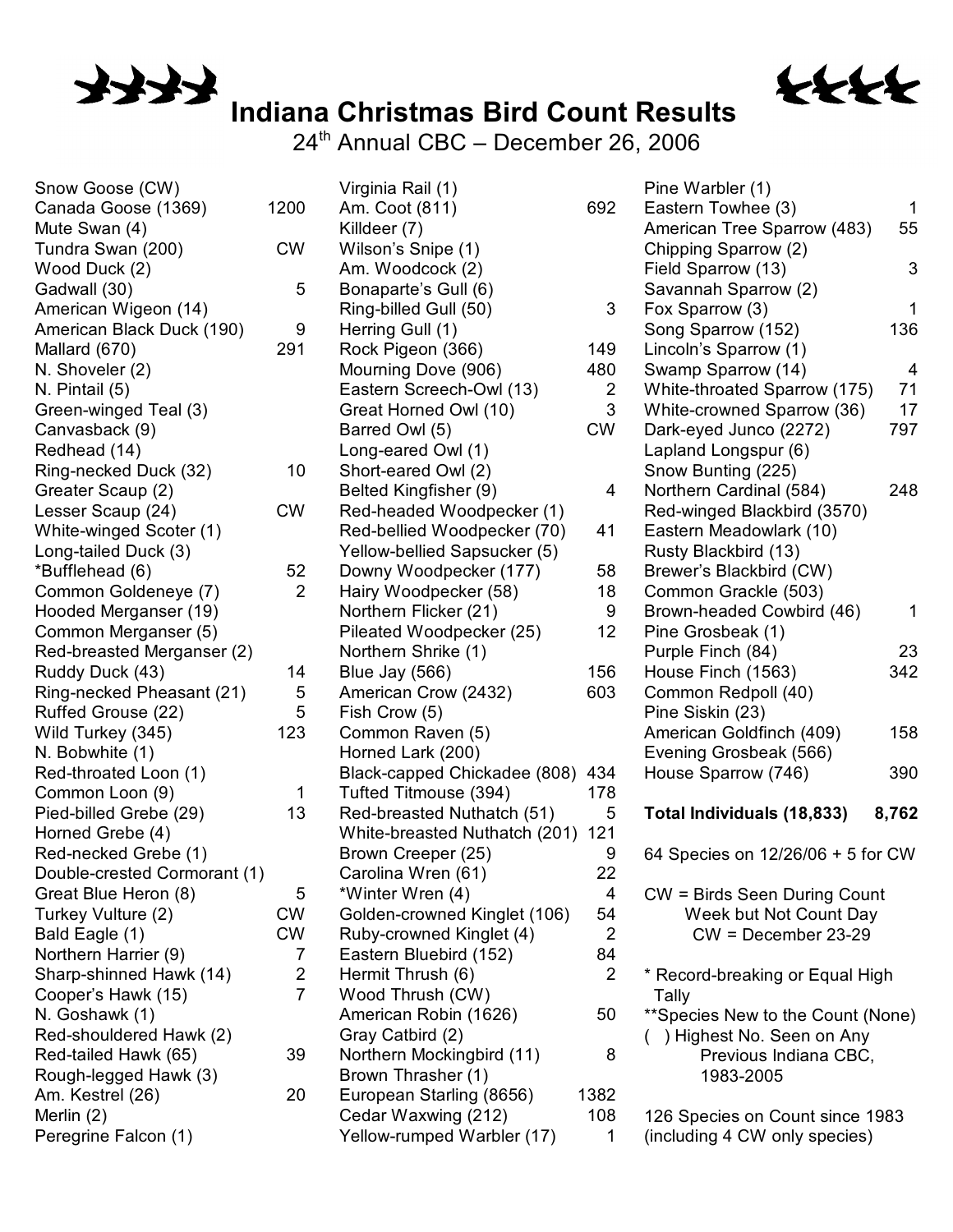## **CBC 2006 Participants**

Leonard Anderson Dan Andrascik Pat Andrascik Steve Andrascik Rachel Beiler Bill Betts Sid Blair Vernon Blystone Ken Byerly Lee Carnahan Roger Carnahan Shirley Chase Dan Cunkelman Marcy Cunkelman Jim Dearing

Kristi Dearing Ed Donley Gary Ferrence Gregory Ferrence Betsy Fetterman Tom Fetterman Sue Gatti Connie Gearhart Joyce Griffith Carol Guba Len Hess Linda Hess Margaret Higbee Roger Higbee

Leon Hue Dory Jacobs Pat Johner Paul Johner Linda Jones Carol Kerr Janet Kuehl Tom Kuehl Gloria Lamer Mary A. Little Howard Mandigo Gib McLaughlin Bruce Mehus Helen Mehus

Richard Nowell Mariorie Peterson Sara Pulliam Pat Rawls Don Rodgers Bob Seelhorst Tom Simmons John Somonick Linda Stormer Luke Stormer Rodger Stormer Georgette Syster John Taylor Ila Tuorinsky Steve Tuorinsky

### **Count Highlights**

Special thanks to everyone who helped with the  $24<sup>th</sup>$  annual Indiana Christmas Bird Count! The intermittent showers made hiking a tad wet at times but did not deter our stalwart birders who covered 35.25 miles on foot, 6 miles by bike, and 546.5 miles by car.

The coverage this year was low, compared with recent years, with only 16 field parties which included 28 birders. Another 29 counted birds at their feeders.

Open water on all the area lakes yielded a variety of waterfowl. We set only two records this count. The record high of Buffleheads was attributed to a migrant flock that landed on Musser's Pond late in the day when Bill Betts checked the lake for the third time. In addition, 4 Winter Wrens were tallied, tying our previous high – Dan and Marcy Cunkelman found one, Len and Linda Hess noted 2, and Sara Pulliam listed one near Homer City. No new species were added to the count this year.

Kudos to Len and Linda Hess who, despite suffering flulike symptoms, birded all day, listing the count's only Ruby-crowned Kinglets and a myriad of other species as well. The north shore Yellow Creek crew – John Taylor, Ed Donley, and Jim Dearing found a Common Loon, a species found on only 9 previous counts. The south shore party – Gloria Lamer and Georgette Syster – listed Gadwall, previously listed on five counts, and Eastern Towhee, found on only four of our previous counts. Dory Jacobs added the count's only Brown-headed Cowbird, and Roger and I were lucky enough to see a Fox Sparrow at our own feeder during a brief pit stop. (We had not seen the Fox Sparrow prior to count day, nor have we seen it since! It must have been a late migrant.)

Once again this year we met at 6:00 p.m. to tally our list at Hoss's. Our attendance at the meeting this year was only 27, but it still helped expedite the compiling of the count results. We hope everyone will plan to come next year, especially those of you who haven't experienced our count dinner. It's a great opportunity to meet the other participants, share information, and make new friends. After a full day of birding in the field or staring out the window at bird feeders, the comradery is welcome and the hot food warming.

At our dinner we voted for the "Bird of the Count." This year Georgette Syster nominated Marcy Cunkelman's Winter Wren which won the prize.

Not seen on count day but during count week were five species. On her way into Indiana, Dory Jacobs saw a flock of 110 Tundra Swans overhead on Thursday, the 28<sup>th</sup>. Prior to the count Jim Dearing had seen a Lesser Scaup at Yellow Creek, and post-count Lee Carnahan found a pair of Lesser Scaup at the same location. Gloria and Clayton Lamer spotted an adult Bald Eagle flying over Rt. 119 on December 23. Near Aultman, Tom and Betsy Fetterman found a soaring Turkey Vulture the day after the count. And on the last day of the count period Gary Ferrence heard a Barred Owl.

This was an average count in every sense of the word. Sixty-four species were tallied; 64 is the median. In addition, the average number of species seen during the 24 years we've been counting is 64.333. So it wasn't the best count on record, but it wasn't the worst. Average is not bad!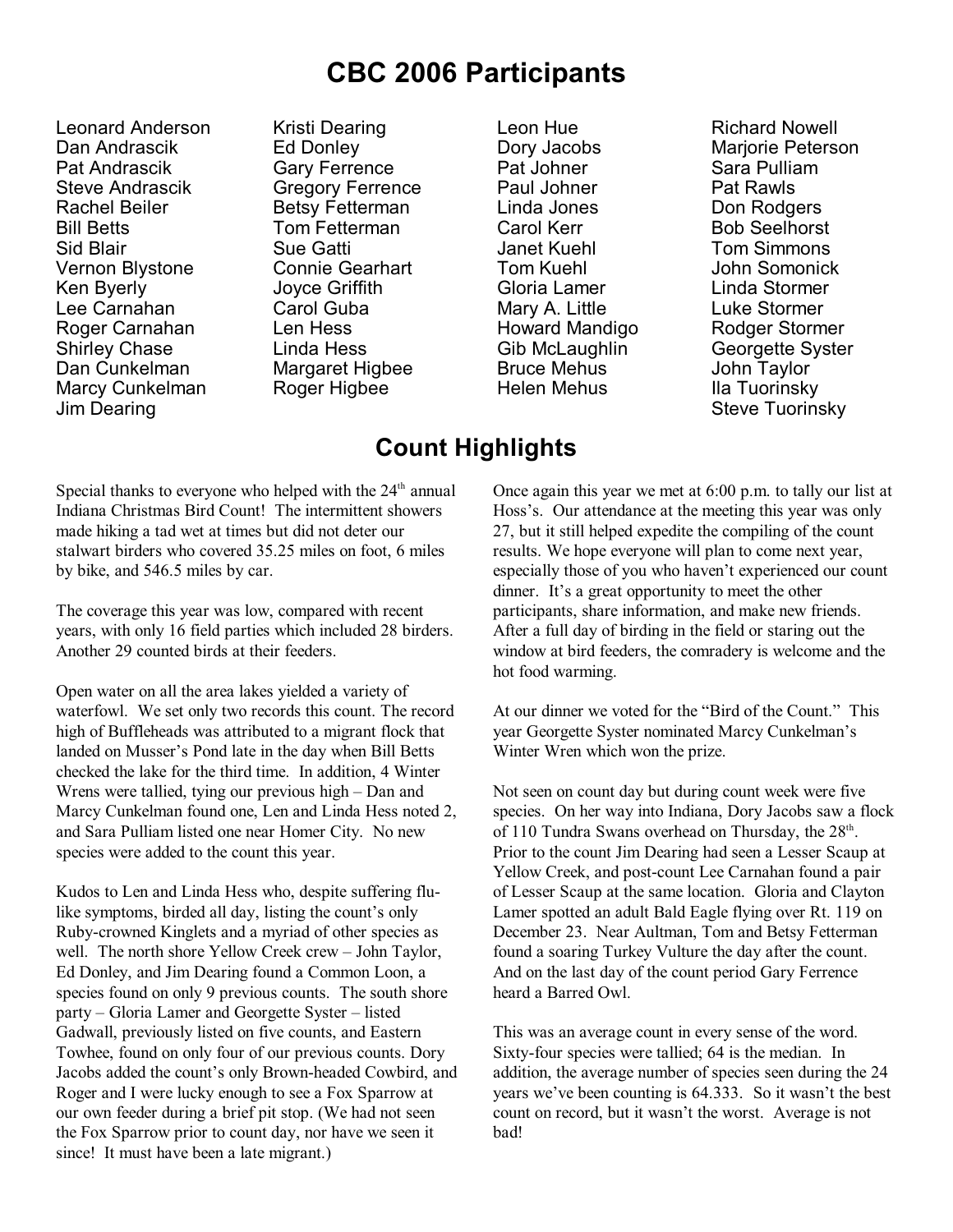#### **Indiana-Armstrong-Cambria County Fall 2006 – August 1 through November 30**

Please submit your reports at the end of each month to Margaret Higbee, 3119 Creekside Road, Indiana, PA 15701-7934 or e-mail to [bcoriole@alltel.net.](mailto:bcoriole@alltel.net.)

Locations: Blue Spruce County Park (BS), Conemaugh Dam (CD), Ghost Town Trail (GTT), Indiana (IN), Keystone Reservoir (KR), Lewisville (LV), Prince Gallitzin (PG), Reservoir Hill (RH), Rural Valley (RV), Shelocta (SH), Two Lick Reservoir (TLR), Worthington (WT), Yatesboro (YB). Yellow Creek State Park (YC).

A **Ross's Goose** was observed with a flock of Canada Geese inside the Seward power plant on 11/18 (TR); the bird was present through 11/24 (TR). This was a third *Indiana* record. **Canada Goose** maxima included 203 at YC 10/3 (LC,CG, MH), 75 at PG 10/9 (JS), 44 at KR (MH), and 30 near WT (CGl), the latter two reports 11/15. A **Mute Swan** remained at Rosston throughout the fall (JV,JVa). **Tundra Swans** began moving through our area 11/1 when the first flocks included at least 311 birds at YC (MH,JW), 45 over Lewisville (MC), 22 at PG (RB,JS), and 6 at TLR (LC); 14 visited KR 11/16 (LC).

Best **Wood Duck** counts were 46 at YC on 9/19 (SB,LC, MH) and 19 at PG 10/24 (RB). Migrant duck arrival dates were generally later than normal with maxima lower than normal. First **Gadwalls** arrived 10/16 (RB) at PG and 10/24 (LC,CG,MH,SS) at YC while respective top counts reached 14 on 10/25 (JS) and 11 on 11/1 (LC,MH). First **Am. Wigeons** included one at KR 9/6 (MH), 5 at YC 10/3 (LC,CG,MH), and 13 at PG 10/6 (RB). YC's high was 15 on 10/24 (LC,MH). High counts of 19 **Am. Black Ducks** and 55 **Mallards** were achieved 10/31 (LC,CG,MH,BJ) at YC. PG yielded 29 blacks on 11/12 (RB) and 21 Mallards 10/9 (JS). KR's maxima included 4 blacks and 12 Mallards 10/27 (LC). **Blue-winged Teal** were scarce this season with the only reports of 2 at KR 8/30 (MH), 1 at KR 9/6 (MH), and 14 at YC 9/19 (LC); amazingly none were found at PG. PG yielded 1-2 **N. Shovelers** on 3 dates,10/9 (JS), 10/28 (RB), and 11/1 (JS). Three **N. Pintails** were present 11/1 (LC,MH) at YC, the lone report. **Green-winged Teal**, too, were in very low numbers with top count a mere 7 on 11/1 (LC) at YC. First to arrive, however, was 1 at KR 8/30 (MH); 5 appeared 9/26 (SB,LC,CG,MH,BJ) at YC; PG's arrival date was 10/7 (RB) when PG's high of 5 was noted. YC produced the only **Canvasbacks** and **Redheads**; 5 Canvasbacks appeared 10/31 (LC,CG,MH,BJ), and 3 were last noted 11/14 (LC,MH,GL). Three Redheads lingered on the same part of the lake 11/4 (MH,RH,3RBC) through 11/14 (LC,MH,GL). **Ring-necked Ducks** were in better numbers this fall than last with best counts of 129 at PG 11/12 (RB), 63 at YC 11/14 (LC,MH, GL), 18 at TLR on 11/15 (LC), and 8 at KR on 10/15 (LC). Best **Lesser Scaup** counts were 40 at PG 11/1 (JS) and 30 at YC 10/24 (LC,MH). Two **White-winged Scoters** at PG 11/12 (RB) set a third *Cambria* record. A drake **Black Scoter** was a

great find 11/14 (LC,MH,GL) at YC. **Buffle-heads** peaked on 11/1 (LC) with a tally of 161 at YC and on 11/12 (RB) with 200 at PG. A single **Common Goldeneye** at PG 11/1 (JS) comprised the entire report for this species. **Hooded Merganser** reports included one on a farm pond near WT 10/27 (CGl), 7 at YC 11/1 (MH), and 35 at PG 11/12 (RB). Two **Common Mergansers** appeared at PG 10/25 (JS). A single **Red-breasted Merganser** was present at YC from 9/26 (SB,LC,CG,MH,BJ) through 11/7 (LC,MH); the only other reports included 5 at PG 11/12 (RB) and 7 at KR 11/15 (MH). First **Ruddy Ducks** arrived at YC 10/2 (LC) and at PG 10/16 (RB); numbers peaked 11/1 with counts of 432 at YC (LC) and 182 at PG (JS). In *Armstrong* single ruddies were spotted at KR 10/27 (LC) and 11/15 (MH).

**Ruffed Grouse** seem to be in a little better shape with reports from 4 observers this fall. Turkey maxima included flocks of 50 near Penn Run 9/3 (BF,TF), 29 at PG 10/9 (JS), 12 at RV 9/21 (LU), and 10 near WT 10/6 (CGl).



These 3 Red-throated Loons visited Keystone Reservoir, Armstrong Co., 11/15. Photo Margaret Higbee

The season for **Red-throated Loons**, the best on record, began 11/14 (LC,MH,GL) when 8 arrived at YC; the same day LC found 3 more on TLR. The following day (MH) 3 were observed at KR. On 11/17 (LC), 2 were again at YC. Five were counted at YC on 11/21 (LC,MH) while another trip there on 11/26 (LC) yielded 4. These were not all the same birds because other birders checked the lake between these dates and failed to see any Red-throated Loons. PG hosted one 11/18 (RB), the second *Cambria* report on record. The region's first 3 **Common Loons** appeared at PG 10/19 (RB); they were moving 10/24 (LC,MH) when 15 were counted flying over YC in addition to one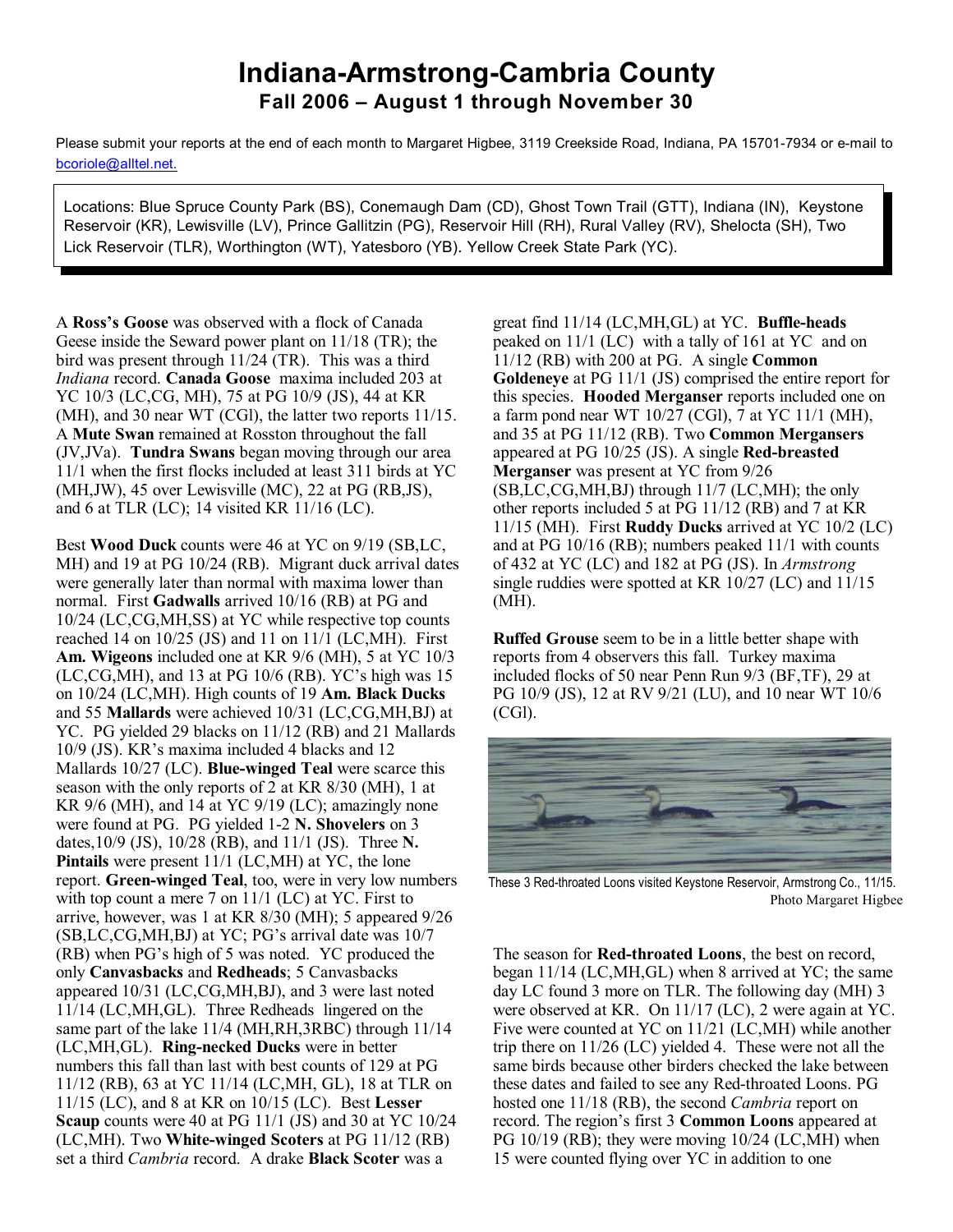individual on the lake. On 11/1 (LC) YC harbored 23 while another was at TLR (LC). KR hosted singletons 10/27 (LC) and 11/15 (MH); 3 were counted there 11/16 (LC). The season's first **Pied-billed Grebes** appeared 9/14 (MH) at KR and 9/19 (LC) at YC; high tallies included 62 at YC 11/7 (LC,MH), 42 at PG 10/9 (JS), and 15 at KR 11/16 (LC). PG yielded the first 5 **Horned Grebes** 10/16 (RB); none were seen at YC till 11/4 (MH,RH,3RBC); numbers remained low with the high counts of 8 at PG 10/25 (JS), 4 at YC 11/26 (LC), and one at KR 11/9 (MH) and 11/16 (LC). Flocks totaling 148 **Doublecrested Cormorants** appeared over YC 10/24 (LC,MH); only 58 of them landed on the water, the remainder continued southward. Other maxima included 122 at PG 10/24 (RB) and 37 at KR 10/27 (LC). An **Am. Bittern** was a nice find at PG 8/4,7 (DG). The

1-2 **Great Egrets** reported last season at PG continued into August with sightings 8/1-2 (RB); single birds were found 8/12,14 (RB); 3 were noted 8/15 (DG). Two egrets stopped at YC 10/3 (LC,CG,MH) while singletons were listed near WT 9/15 and 10/11 (CGl). A **Green Heron** was still at YC 10/8 (LC), a normal last date; but an individual 11/1 (MH) was a real surprise and the latest date on record.

**Turkey Vulture** maxima included 47 near IN 11/5 (PJ), 38 near LV 9/16

(MC), 10 near WT 9/7 (CGl), 5 at YB 9/18 (ED), and 2 at RV 9/21 (LU); last reported was one 11/10 (MC) near LV. First **Osprey** arrived at YC 8/17 (MS) and at KR 8/30 (MH); in flight at one time over YC lake were 5 on 10/6 (KBi,MS). Last noted were singletons at YC 10/24 (LC,MH) and PG 10/25 (JS).

Numerous **Bald Eagle** reports were received. PG harbored at least 3 Bald Eagles 8/2-13 (RB), 1 adult and 2 immature birds. YC's first appeared 8/25 (MS); adult eagles were also seen at YC 9/16 (MH,DL) and 11/14 (LC,MH,GL). Eight was the count over LV 9/16 (MC). Near SH reports included an adult passing over 10/19 (MH) and a secondyear bird the following day (MH). An adult fished at KR 8/30 and 9/14 (MH); another Bald Eagle soared along the Allegheny at Kittanning 11/16 (RH).

In *Armstrong* **N. Harrier** was found only near WT 9/27; 10/6,14; and 11/15 (CGl). Single harriers at YC were noted 10/2 (LC), 10/31 (LC,CG,MH,BJ), and 11/21 (LC,MH); another visited PG 10/20 (RB). The only reported **Red- shouldered Hawk** soared over YC 9/26 (SB,LC,CG,MH, BJ). Migrating over LV were 295 **Broad-winged Hawks** 9/16 (MC); last was listed 9/26 (SB,LC,CG,MH,BJ) at YC. An adult **Golden Eagle** flew over SH 10/28 (MH). A **Merlin** was a nice find at LV 9/22 (MC).

A **Virginia Rail** was heard calling at YC 10/10 (LC,MH). Not frequently found in *Indiana*, **Common Moorhen** was

a nice surprise 10/2 (LC). The first 20 of many **Am. Coots** arrived at YC 9/26 (SB,LC,CG,MH,BJ); by 11/17 at least 1475 were present (LC), the highest count since 1999. PG hosted a flock of 650 10/28-11/12 (RB) before numbers started to dwindle.

After last year's being the best on record for shorebirds at YC, the migration went almost unnoticed this season because of high water levels. Best regional shorebirding was at PG. A **Semipalmated Plover** stopped at PG 8/4 (JS). Even YC's high count of 11 **Killdeer** 9/16 (LC,MH, BJ,MS) was hardly noteworthy; 12 remained at Seward 11/18 (TR). Seventeen **Greater Yellowlegs** flew over YC 10/24 (LC,MH), calling but not stopping; 2 visited PG 10/25 (JS), and last was noted there 11/12 (RB). **Solitary**

> **Sandpiper** reports included singletons at PG 8/2 (RB), at KR 8/30 (MH), and at YC 10/8 (LC). **Spotted Sandpiper** was noted only at PG where 3 were counted 8/2 (RB) and 8/3 (JS); 2 remained 8/4 (RB). Four of the **Least Sandpipers** noted in the summer report at PG continued through 8/4 (JS). The **White-rumped Sandpiper**, also noted last season, continued at PG through 8/2 (RB). Single **Wilson's Snipe** were noted 10/8 (LC) at YC and 10/10 (CGl) near WT, the lone reports.

Fifteen **Bonaparte's Gulls** 10/24 (RB) at PG and a singleton 11/21 (LC,MH) at YC comprised the entire report for this species. Ten **Ring-billed Gulls** arrived at PG 8/4 (JS); top counts were 18 on 11/21 (LC,MH) at YC and 12 on 10/24 (RB) at PG. TLR yielded the fall's only 3 **Herring Gulls** 11/14 (LC). Eight **Caspian Terns** were counted at KR 8/30 (MH). **Forster's Tern** reports included 2 both at KR 11/16 (LC) and at PG 11/18 (RB). Nine **Black Terns** were feeding over the water at KR 8/30 (MH), and 5 lingered at YC 9/12 (MH,MS).

Last **Yellow-billed Cuckoo** was noted 9/22 (MH) at BS. **Eastern Screech-Owl** and **Great Horned Owl** were each noted at 3 locations this period. Eleven **Common Night**hawks near SH 8/25 (RH) were the only ones reported. Last dates for **Chimney Swift** included 10/3 (CGl) near WT and 10/4 (MH) near SH. October 4 was also the last reported sighting of **Ruby-throated Hummingbird** near Creekside (MA). A very late hummingbird sp? was seen briefly near Creekside 10/27 (JG). An adult **Red-headed Woodpecker** appeared near Homer City 11/22 (LC). First **Yellow-bellied Sapsuckers** arrived near LV 9/16 (MC) and at TLR 9/26 (PJ); 5 was a good count at BS 10/2 (MH).

One to 2 **Olive-sided Flycatchers** were spotted near Jackson-ville 9/13-14 (EF,MF). **Eastern Wood-Pewees** were still calling near SH 9/27 (MH) and at BS 10/2 (MH). This was the best season on record for **Yellowbellied Flycatchers** in *Indiana* with BS being the hotspot. First arrival was 8/29 (MH) near SH; BS yielded

Rory Bower photographed this Solitary Sandpiper at Prince Gallitzin August 2.

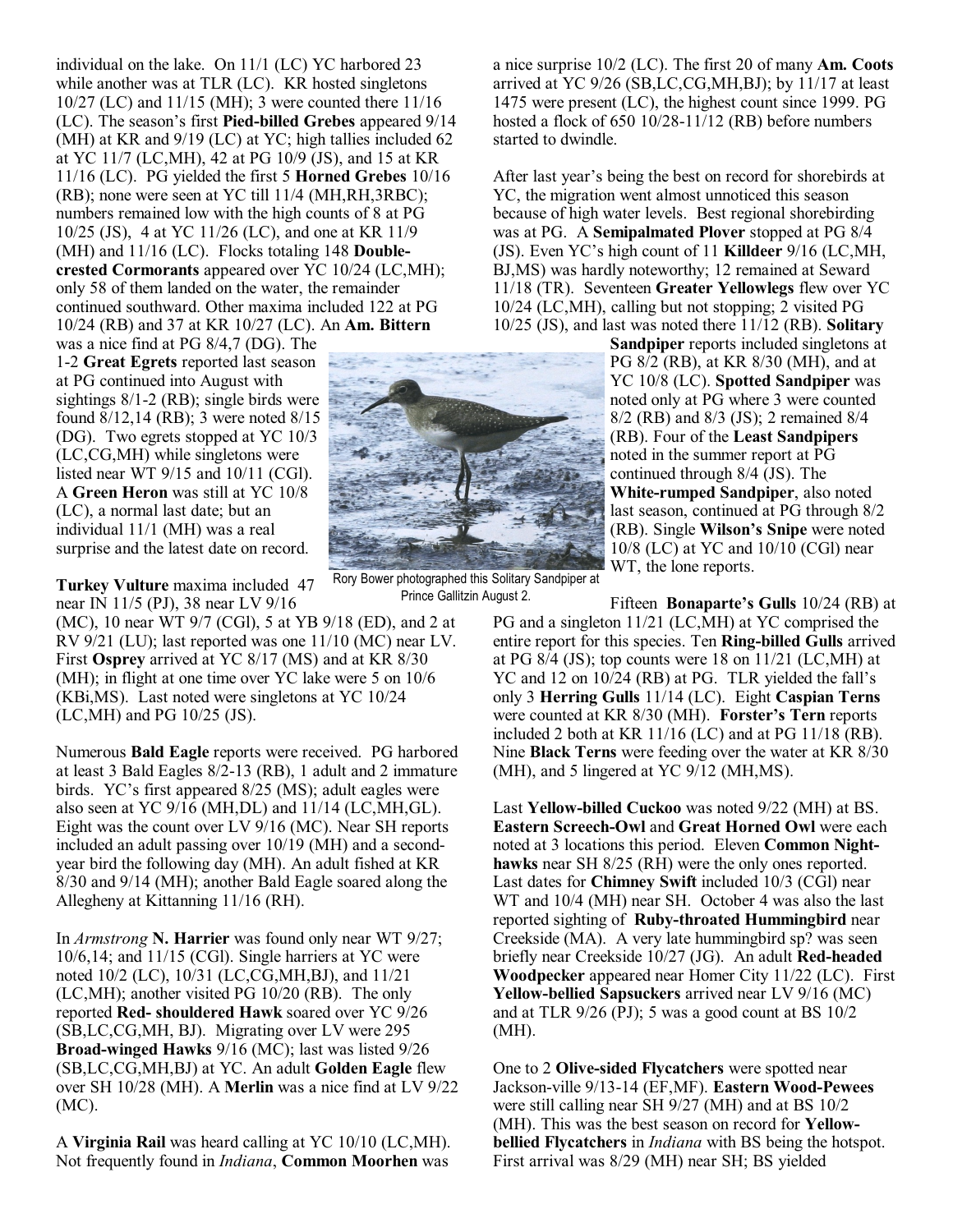singletons 9/15 (EF,MF,MH) and 10/2 (MH) and 3 on 9/22 (MH). RH yielded the last **Least Flycatcher** 9/17 (PJ) and YC, the last **Eastern Phoebe** 10/31 (LC,CG,MH,BJ). Last **Eastern Kingbirds** were noted near McIntyre 8/31 (MH, RH) and near WT 9/4 (CGl). Vireo dates of departure included 9/4 (MH,RH) for **Whiteeyed Vireo** along the GTT; 10/18 near SH (MH) and 10/9 (JS) at PG for **Blue-headed**; 9/8 (CG,MH) for **Yellowthroated** at BS; 9/4 (MH,RH) for **Warbling** at Saylor Park, and 9/25 (EF,MF) for **Red-eyed Vireo** at CD. **Philadelphia Vireos** included one at Saylor Park 9/4  $(MH, RH)$  and 2 at BS  $9/15$  (EF, MF, MH)

A **Fish Crow** was heard calling in IN 8/26 (RH). **Common Ravens** continue to be widespread with reports from 6 localities this period. Members of the Todd-3RBC outing on 11/4 enjoyed watching 3 late **Tree Swallows** feasting on

Red-panicle Dogwood berries. Last dates included 9/12 (MH) for **Bank** and **Cliff Swallows** and 9/19 (SB,LC,MH) for **Barn Swallow**, all at YC.

One to 3 **Red-breasted Nuthatches** were present near SH throughout the period (MH,RH); one made a brief appearance at a YB feeder 10/23 (ED). Last **House Wren** lingered on RH 10/25 (PJ), the latest date on record. First **Winter Wren** was found along the GTT 8/23 (CG,MH); RH yielded singletons 9/3-11/8 (PJ); 3 were at BS 10/2 (MH) and another, on the Ferrence farm near IN 10/14 (KB,GF,MH,JK,TK); one visited PG

11/15 (JS). Small flocks of **Ruby-crowned Kinglets** were found between 9/22 (MH) and 11/14 (LC,MH,GL) with largest numbering 14 at BS 10/2 (MH); 6 was the count at PG 10/9 (JS). Last **Veery** was on RH 9/3 (PJ). **Swainson's Thrushes** migrated through the region 9/15 (EF,MF,MH) through 10/10 (PJ); pre-dawn calls were heard 9/17,18,21, and 27 (MH) near SH. Two **Hermit Thrushes** were found on RH 10/25 (PJ). BS harbored the last **Wood Thrush** 10/2 (MH). PG's last **Gray Catbirds** were 3 on 10/9 (JS); a very late individual lingered on RH 11/24 (PJ). Last **Brown Thrasher** was found at YC 10/3 (LC,CG,MH). Single **N. Mockingbirds** have taken up residence in our state parks; one arrived at YC 9/16 (LC,MH,BJ,MS) and another at PG 10/19 (RB), and both have remained through the end of the period. Last **Brown Thrashers** were listed 9/26 (MC) near LV and 10/3 (LC,CG,MH) at YC. **Cedar Waxwing** flocks included approximately 100 at SGL 273 9/1 (CT), 300 near LV 9/30 (MC), and 200 at PG 10/16 (RB).

The warbler migration was quite good this fall, much better than in recent years. Last **Blue-winged Warbler** was noted at BS 9/15 (EF,MF,MH). **Tennessee Warblers** included one at KR 9/7 (MH), 7 at BS 9/8 (CG,MH), and the last 2 at BS 10/4 (MH). An **Orange-crowned Warbler** was



well seen low in shrubbery at BS 9/15 (EF,MF,MH). One to 6 **Nashville Warblers** were listed on 7 reports between 9/5 (MH) and 9/30 (LC,PJ). Single **N. Parulas** were found

> **Warbler** 8/25 (PJ); maxima included 16 at YC 10/10 (LC,MH), 18 on the Ferrence farm near IN 10/14 (KB,GF,MH,JK,TK), 6 at KR 10/15 (LC), an even 50 near SH 10/19 (MH), and 11 at PG 10/25 (JS). A very late **Black-throated Green Warbler** cooperated for the entire group at YC 11/4 (MH,RH, 3RBC). First migrant **Blackburnian Warbler** appeared on RH 8/24 (PJ); last noted was one at CD 9/25 (EF, MH). SH produced last dates for both **Pine Warbler** 9/28 (MH) and **Prairie Warbler** 9/5 (MH). Two **Palm Warblers** at BS 9/8 (CG,MH), one at



The Yellow Creek N. Mockingbird was found perched in the apple tree on many Tuesday outings.

PG 10/9 (JS), and one at YC 10/10 Photo by Margaret Higbee

(LC,MH) were the only ones reported. **Bay-breasted Warblers**, noted only at BS, included 3 on 9/8 (CG,MH) and one 9/15 (EF,MF,MH). One to 5 **Blackpoll Warblers** were noted on 8 dates beginning 9/8 (CG,MH) at BS, where the last vagrant was found 10/4 (MH). A **Cerulean Warbler** and 5 **Black-and-white Warblers** visited BS 9/8 (CG,MH). Last were one Black-and-white near LV 9/30 (MC); an **Am. Redstart** and an **Ovenbird** at BS 10/2 (MH); **Common Yellowthroat** near SH (MH) and at PG 10/9;and 2 **Hooded Warblers** at CD 9/25 (EF,MH). Single **Wilson's Warblers** were listed 8/23 (CG,MH) along the GTT,  $9/5$  (MH) near SH, and  $9/15$  (EF, MF, MH) and 9/22 (MH) at BS. **Canada Warblers** included 2 at BS 9/8 (CG, MH) and one near LV 9/22 (MC).

**Scarlet Tanager** was last found at BS 10/4 (MH). **Eastern Towhee** continued near SH through 11/2 (MH). Arrival date for **Am. Tree Sparrow** near LV was 10/12 (MC), the earliest date on record. The next reported tree sparrow was found at YC 11/4 (NN). Three **Chipping Sparrows** still lingered at RV 10/27 (LU) and near LV 11/10 (MC). A **Clay-colored Sparrow** paid a brief visit to a yard near LV 10/2 (MC). Two **Savannah Sparrows** stopped on the beach at YC 8/22 (MH). **Fox Sparrows** moved through the region 10/29 (MC) through 11/15 (MH)